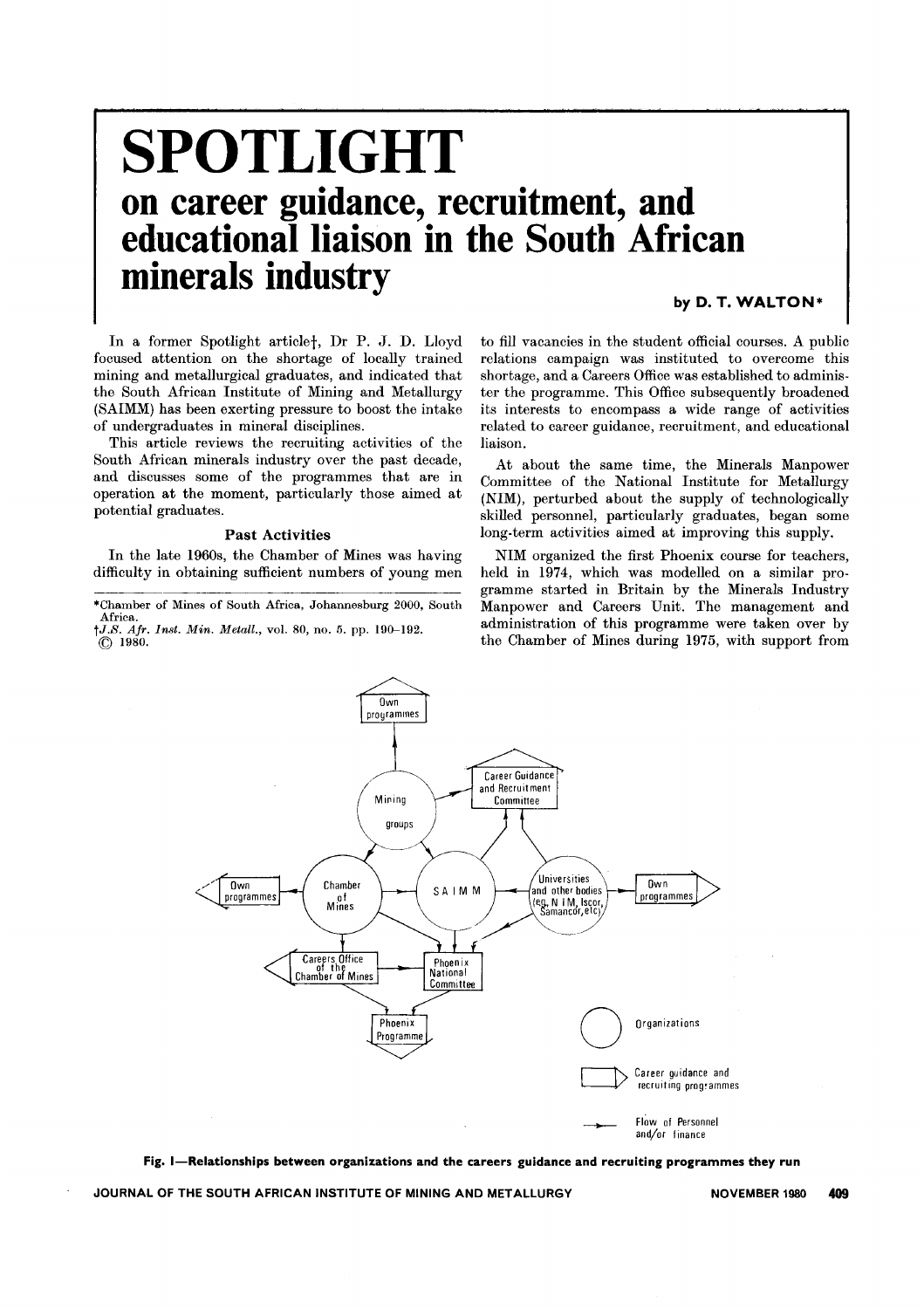TABLE t '!HJMBEROF STUDENTS WHO HAVE ENROLLED AND GRADUATED IN MINERAL DISCIPLINES AT THE UNiVERSiTY OF wITWATERSRAND AND THE UNIVERSITY OF PRETORIA FROM 1973-1980

|      |      |  |  |  |       |       | Metallurgy |           |       |      | Mining |                |          |                  |       |      | Total   |      |    |
|------|------|--|--|--|-------|-------|------------|-----------|-------|------|--------|----------------|----------|------------------|-------|------|---------|------|----|
|      | Year |  |  |  |       | Wits. | Pretoria   |           | Total |      | Wits.  |                | Pretoria |                  | Total |      |         |      |    |
|      |      |  |  |  | Enrol | Grad  | Enrol      | Grad      | Enrol | Grad | Enrol  | Grad           | Enrol    | Grad             | Enrol | Grad | Ebrol   | Grad |    |
| 1973 |      |  |  |  | 17    | π     | 5          | Ħ         | 22    | 14   | 29     | 12             | 4        | $\boldsymbol{2}$ | 33    | 14   | 55      | 28   |    |
| 1974 |      |  |  |  | 25    | 3     | 10         | 6         | 35    |      | 38     | 12             | 11       | 5.               | 49    | 17   | 84      | 26   |    |
| 1975 |      |  |  |  | 34    | n     | 20         | $\bullet$ | 54    | 9    | 36     | 8              | 13       | $\overline{2}$   | 49    | 10   | 103     | 19   |    |
| 1976 |      |  |  |  | 36    | π     | 26         | 4         | 62    | п    | 26     | $\bullet$<br>6 | 20       | 3                | 46    | 9    | $108\,$ | 20   | 36 |
| 1977 |      |  |  |  | 35    | 4     | 23         | 8         | 58    | 12   | 40     | 13             | 20       | 6                | 60    | 19   | 118     | 31   | 36 |
| 1978 |      |  |  |  | 36    | 11    | 44         | 13        | 80    | 24   | 49     | 9              | 19       | 9                | 68    | 18   | 148     | 42   | 40 |
| 1979 |      |  |  |  | 45    | 12    | 38         | 10        | 83    | 22   | 43     | 12             | 20       | 5                | 63    | 17   | 146     | 39   | 36 |
| 1980 |      |  |  |  | 41    |       | 40         |           | 81    |      | 58     |                | 37       |                  | 95    |      | 176     |      |    |

Graduates

\*

X 100

previous

the Phoenix National Committee, a body representing a wide spectrum of the South African minerals industry and operating under the auspices of the SAIMM.

The SAIMM itself has long had a direct interest in the field through its Career Guidance and Recruitment Committee, which has now merged with the Professional and Technical Training Committee to form the Training and Career Guidance Committee.

#### Present Activities

In addition to the above developments, many other organizations are active in the field. Fig. 1 reflects the present situation, and shows the relationships between the various organizations and the programmes that they administer.

The current activities of the following are considered here in more detail: the Careers Office of the Chamber of Mines, the Phoenix Programme, and the Training and Career Guidance Committee of the SAIMM.

## The Careers Office of the Chamber of Mines

The Careers Office was established by the Chamber of Mines to provide career guidance and recruitment services for the mining industry.

At high school level, members of the Careers Office accept invitations to speak to high school groups, although, with the present policies of the education departments, this does not happen very often; they attend careers exhibitions organized by a variety of organizations, including the psychological and guidance services of the education departments, school careerguidance teachers, Rotary, Round Table, and the S.A.V.F.; and they arrange visits to mines for groups of senior pupils. An investigation is under way on the possibility of integrating these functions with those of mine personnel officers so that a great deal of career guidance for the mining industry can be carried out on a local basis. This should be of considerable benefit to the industry.

At post-school level, the Careers Office administers an extensive advertising campaign, distributing attractive careers brochures to prospective employees. Responses are carefully checked to ensure that the most effective media are used.

The possibility of using television advertisements is being investigated.

Visits to mines are arranged for specialist groups, including university staff members, university students, Defence Force trainees, and student teachers. Vacation employment is arranged for a limited number of engineering students from overseas universities, and a tour to mines in the eastern Transvaal is organized for about 120 students, who spend their vacation working on mines that are members of the Chamber.

Close liaison is maintained with bodies such as the Foundation for Education, Science and Technology, the South African Association of Teachers of Physical Science, the Psychological Guidance Services of the Provincial Departments of Education, and the Departments of Education to ensure that all possible avenues are utilized for promoting career guidance and recruitment.

### The Phoenix Programme

The Phoenix Programme aims to expose teachers and pupils to various aspects of the minerals industry and, at the same time, to improve the communication links between schools, universities, and the industry. Unfor-



Fig. 2-The Phoenix Programme: access to the pupil through various activities

Enrolments 4 years